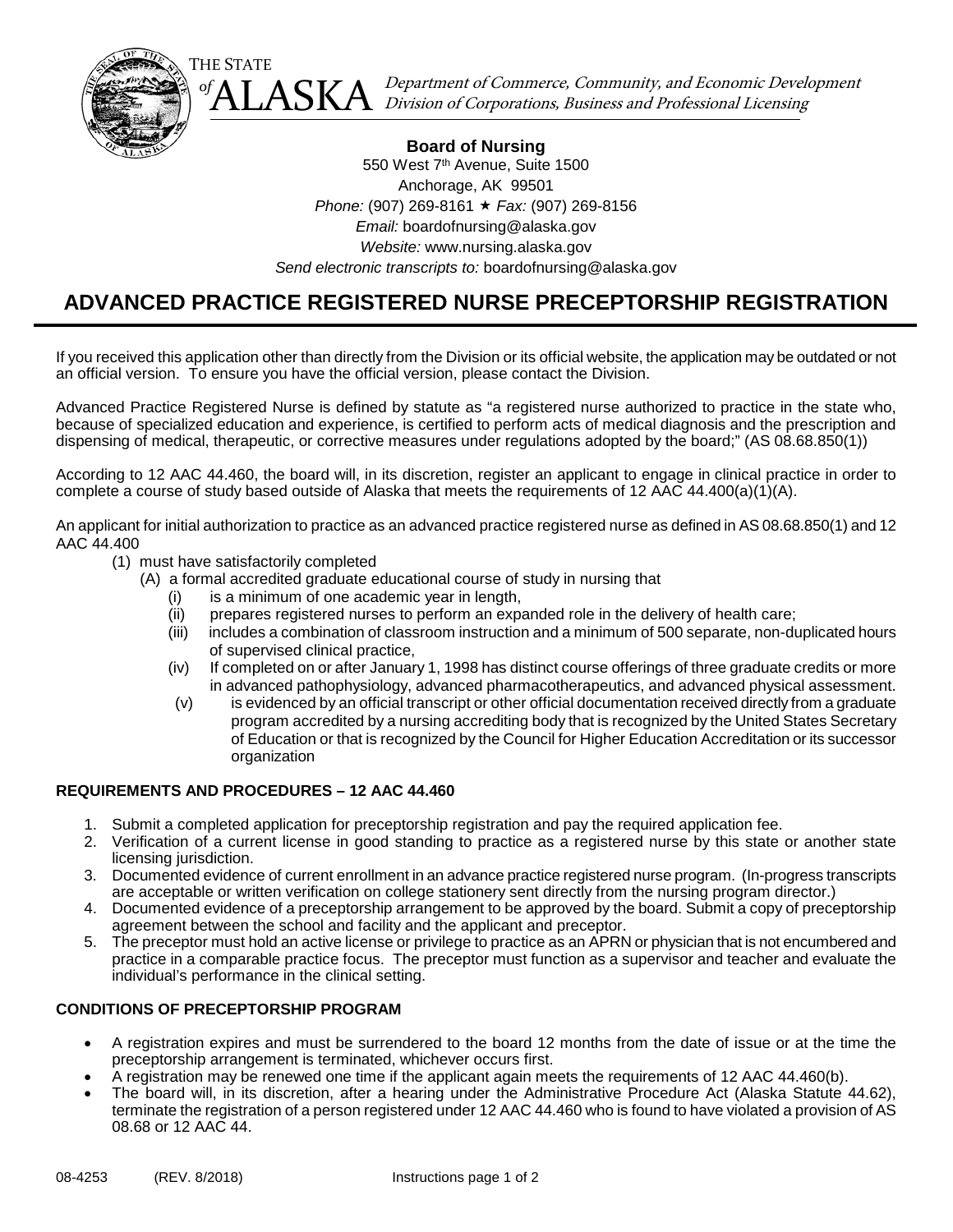#### **OTHER INFORMATION**

Upon completion of the academic program for advanced practice registered nurse, you may apply for a temporary nonrenewable permit while waiting to take or receive the results from the national certifying examination. An applicant who fails the certifying examination shall surrender the nonrenewable permit issued under 12 AAC 44.450. A current Alaska registered nurse license is required to hold an APRN temporary permit to practice. Go to the Board's website at *www.nursing.alaska.gov* or contact the Alaska Board of Nursing office for an application for Advanced Practice Registered Nurse License for further instructions and requirements for the temporary permit.

Be aware that the denial of an application for licensure may be reported to any person, professional licensing board, federal, state or local government agency, or other entity making a relevant inquiry or as may be required by law.

## **PROCESSING TIME**

Applications will be processed according to the date received and generally within 2-3 weeks. Every effort will be made to process your application in a timely manner. However, **the process will be delayed if the application is incomplete or required documentation is not submitted.** Due to the high volume of applications received by the Board of Nursing, please apply well in advance of when the permit or license is needed. You will be notified in writing as soon as your application has been reviewed.

#### **Wait for your first status letter to reach you before calling the Division to ask for status updates.**

## **SOCIAL SECURITY NUMBERS**

Alaska Statute 08.01.060(b) requires an applicant for an occupational license to provide a United States Social Security Number. Applicants who do not have a social security number must complete the Request for Exception from Social Security Number Requirement form located on the board's website at: *www.nursing.alaska.gov* or contact the Division office for the form.

## **PAYMENT OF CHILD SUPPORT**

If the Alaska Child Support Enforcement Division has determined that you are in arrears on child support, you may be issued a nonrenewable temporary license valid for 150 days. Contact Child Support Services at (907) 269-6900 to resolve payment issues.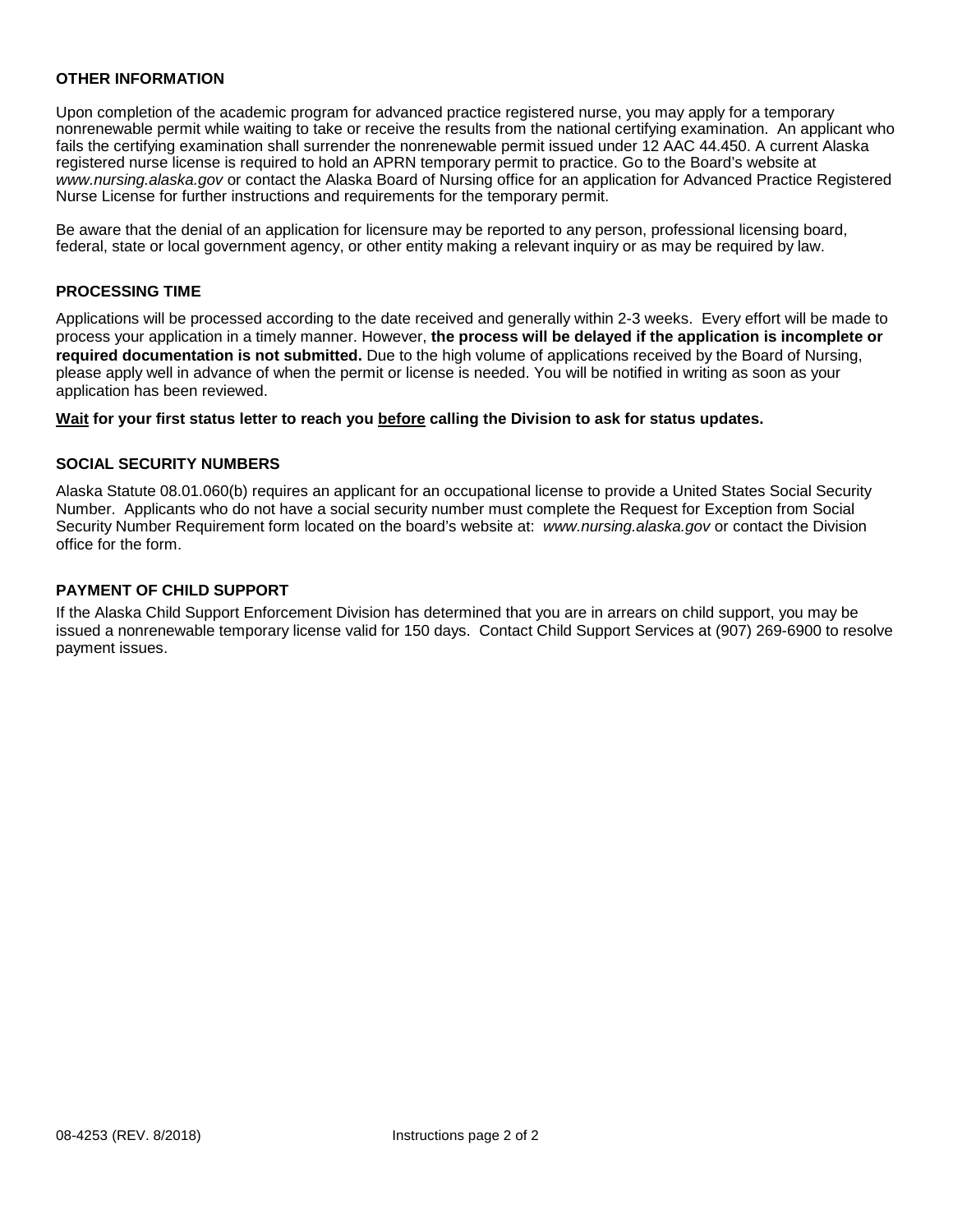



Department of Commerce, Community, and Economic Development Division of Corporations, Business and Professional Licensing

# **Board of Nursing**

550 West 7th Avenue, Suite 1500 Anchorage, AK 99501 *Phone:* (907) 269-8161 *Fax:* (907) 269-8156 *Email:* license@alaska.gov *Website:* www.nursing.alaska.gov *Send electronic transcripts to:* boardofnursing@alaska.gov

# **ADVANCED PRACTICE REGISTERED NURSE PRECEPTORSHIP REGISTRATION**

| Name: ______________<br>$\overline{last}$                      |                        |                       | First                         | MI                                | Maiden                                                                                                                                                          |          |
|----------------------------------------------------------------|------------------------|-----------------------|-------------------------------|-----------------------------------|-----------------------------------------------------------------------------------------------------------------------------------------------------------------|----------|
|                                                                |                        |                       |                               |                                   |                                                                                                                                                                 |          |
| Mailing Address: <u>Constantine Street Address or P.O. Box</u> |                        |                       | $\overline{City}$             | <b>State</b>                      |                                                                                                                                                                 | Zip Code |
|                                                                |                        |                       |                               |                                   |                                                                                                                                                                 |          |
|                                                                |                        |                       |                               |                                   | Social Security No.: 1998.01.060. (If you are a foreign citizen unable to obtain a U.S. Social Security Number, contact the division for further instructions.) |          |
|                                                                |                        |                       |                               |                                   |                                                                                                                                                                 |          |
|                                                                |                        |                       |                               |                                   |                                                                                                                                                                 |          |
|                                                                |                        |                       |                               |                                   |                                                                                                                                                                 |          |
|                                                                |                        |                       |                               |                                   |                                                                                                                                                                 |          |
| <b>NURSE PRACTITIONER PROGRAM</b>                              |                        |                       |                               |                                   |                                                                                                                                                                 |          |
|                                                                |                        |                       |                               |                                   |                                                                                                                                                                 |          |
|                                                                |                        |                       |                               |                                   |                                                                                                                                                                 |          |
|                                                                |                        |                       |                               |                                   |                                                                                                                                                                 |          |
|                                                                |                        |                       |                               |                                   |                                                                                                                                                                 |          |
| CHECK THE APPROPRIATE BOX: $\Box$ NP $\Box$ CNS                |                        |                       | $\Box$ CNM<br>$\Box$ CRNA     |                                   |                                                                                                                                                                 |          |
| <b>Enrolled area of Specialty Practice:</b>                    |                        |                       |                               |                                   |                                                                                                                                                                 |          |
|                                                                | □ Acute Care/Emergency | □Neonatal             |                               | Family/Individual Across Lifespan |                                                                                                                                                                 |          |
| $\Box$ Adult                                                   |                        | $\Box$ Pediatric      |                               | $\Box$ Family                     |                                                                                                                                                                 |          |
| □ Adult/Gerontology                                            |                        | $\Box$ Women's Health |                               | □Psychiatric/Mental Health        |                                                                                                                                                                 |          |
| $\Box$ Geriatric                                               |                        |                       | Women's Health/Gender Related | □ Adult Psychiatric/Mental Health |                                                                                                                                                                 |          |